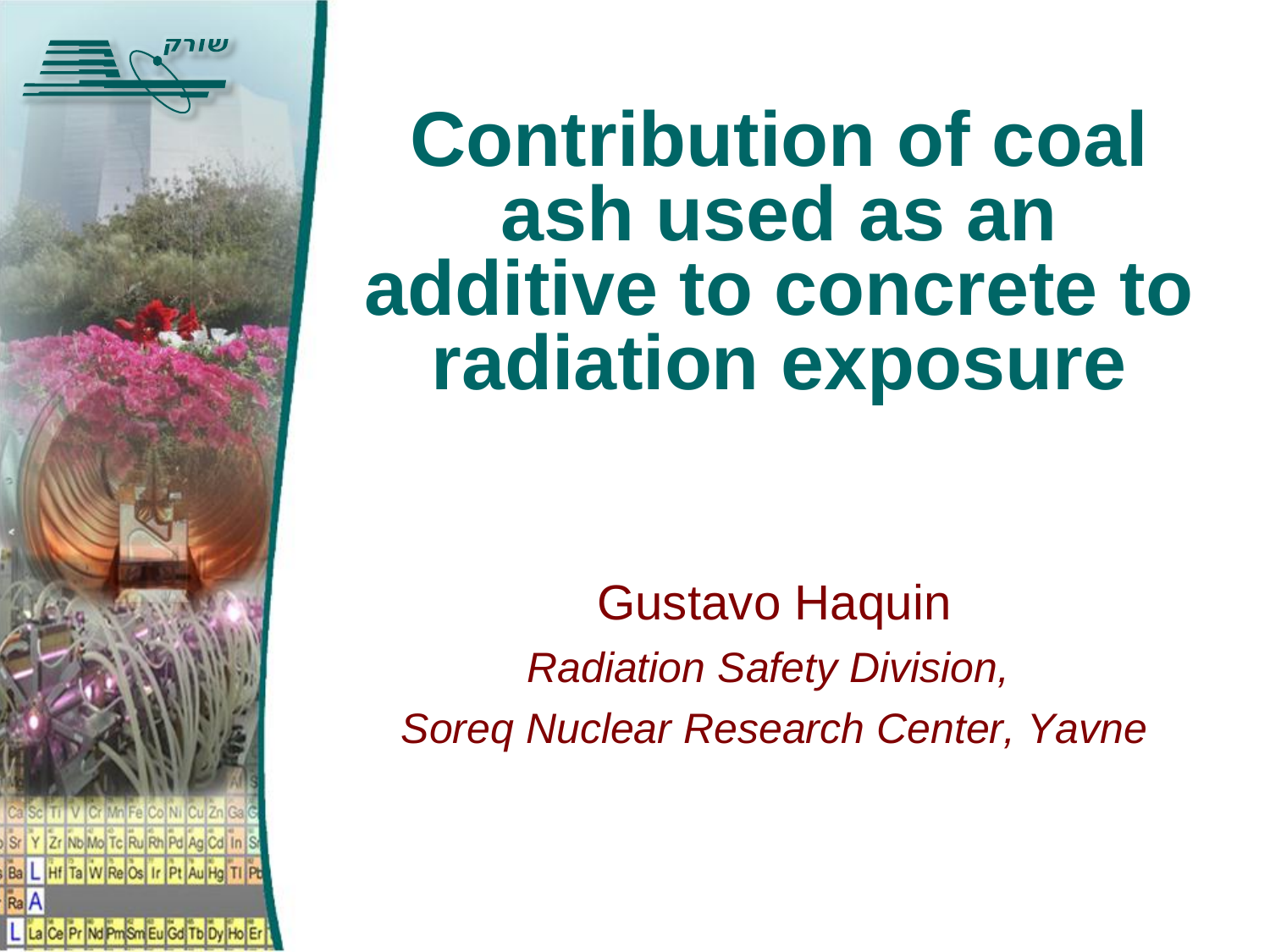## **Introduction**

 Fly Ash (FA) contain higher activity concentration of  $226$ Ra,  $232$ Th and their decay products and  $40$ K, than common aggregates or sand. Thus, its use in concrete will enhance their activity concentration.

|                   | 40K             | 232Th | 226Ra   |
|-------------------|-----------------|-------|---------|
| 2004-2012         | [Bq/kg] [Bq/kg] |       | [Bq/kg] |
| <b>FA</b> average | 281             | 138   | 156     |
| RSD of averages   | $12\%$          | 15%   | /11%    |

- **\*** This higher activity combined with the mineralogical characteristics of FA may influence on the radiation exposure of the population in buildings.
- The results of a survey of different mixtures of concrete containing FA is presented.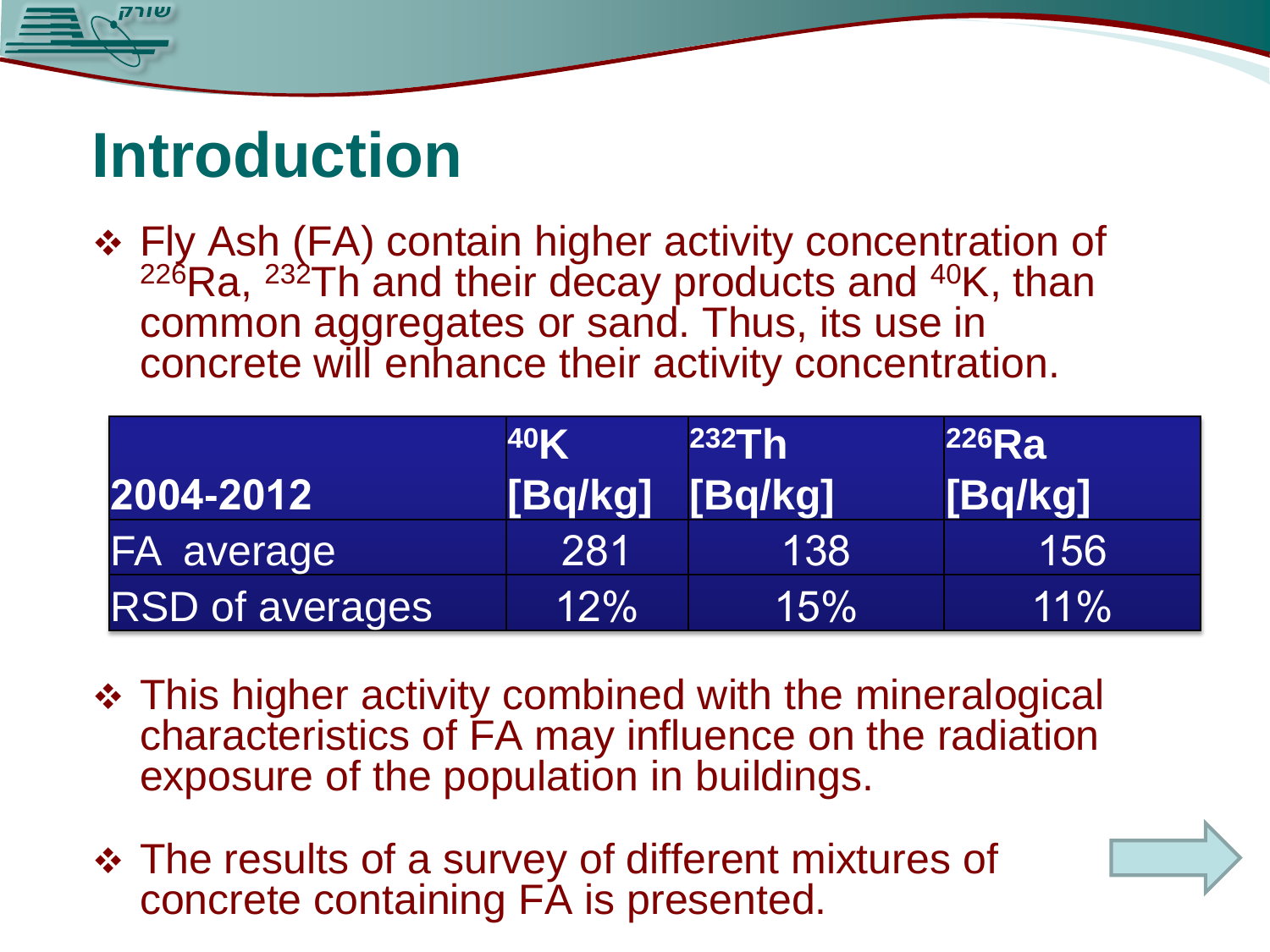

# **Survey method**

#### **❖ Laboratory measurements**

- Concrete samples (cubes) having 0, 75 and 120 [kg/m](#page-16-0)<sup>3</sup> of FA from different sources were examined
- The FA was produced at different power plants
- **❖ Cement, sand and aggregates were from the same** source
- The radionuclide content and the Rn emanation were determined according to IS 5098 procedures
- **❖ Five samples were sent to NRG (Netherlands)**
- <span id="page-2-0"></span>**In-situ measurements (performed in a new building)** 
	- $\cdot$  In the framework of a specific study
	- \* Rn and ventilation tests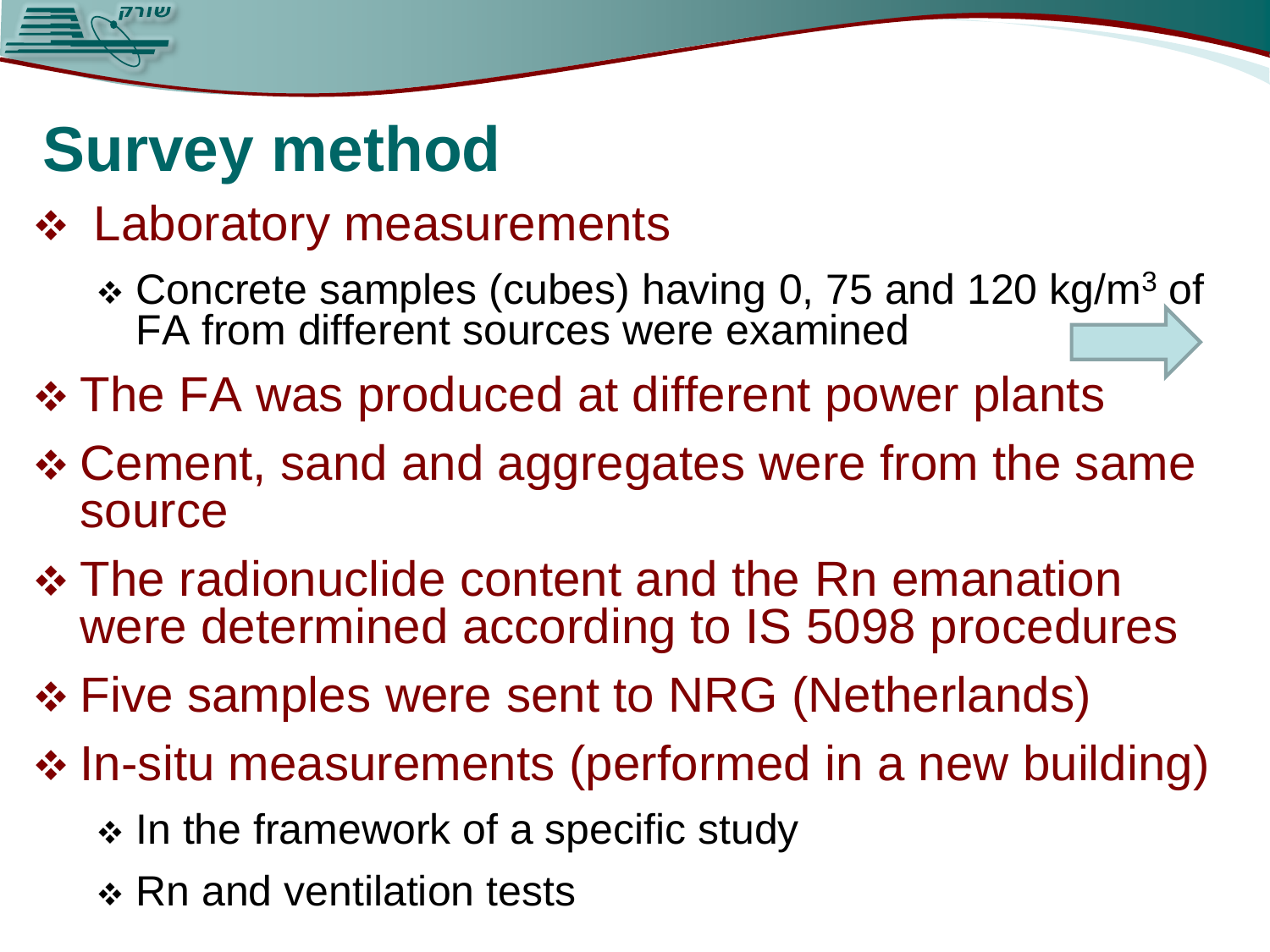### **Exposure calculation**

- $\div$  **The calculation of the potential population** exposure was based on the SI 5098 principles
- **❖ Standard room at normal living conditions**
- Calculation of gamma index

$$
\frac{C_K}{A_K(\rho d)} + \frac{C_{Ra}}{A_{Ra}(\rho d)} + \frac{C_{Th}}{A_{Th}(\rho d)} \le I_{\gamma} = 0.4 \equiv 0.44 mSv / y
$$

 $\div$  Calculation of total index ( $\gamma$ +Rn)

$$
\frac{C_K}{A_K(\rho d)} + \frac{C_{Ra}}{A_{Ra}(\rho d)} + \frac{C_{Th}}{A_{Th}(\rho d)} \le I_{\gamma} = 0.4 \equiv 0.44 mSv / y
$$
  
\n
$$
∴ \text{Calculation of total index } (\gamma + Rn)
$$
  
\n
$$
\frac{C_K}{A_K(\rho d)} + \frac{C_{Ra}}{A_{Ra}(\rho d)} (1 - \varepsilon) + \frac{C_{Th}}{A_{Th}(\rho d)} + \frac{\varepsilon \cdot C_{Ra}}{A_{Rn}(\rho d)} \le I = 1 \equiv 1.1 mSv / y
$$
  
\n
$$
∴ \text{Problem: only one set without FA}
$$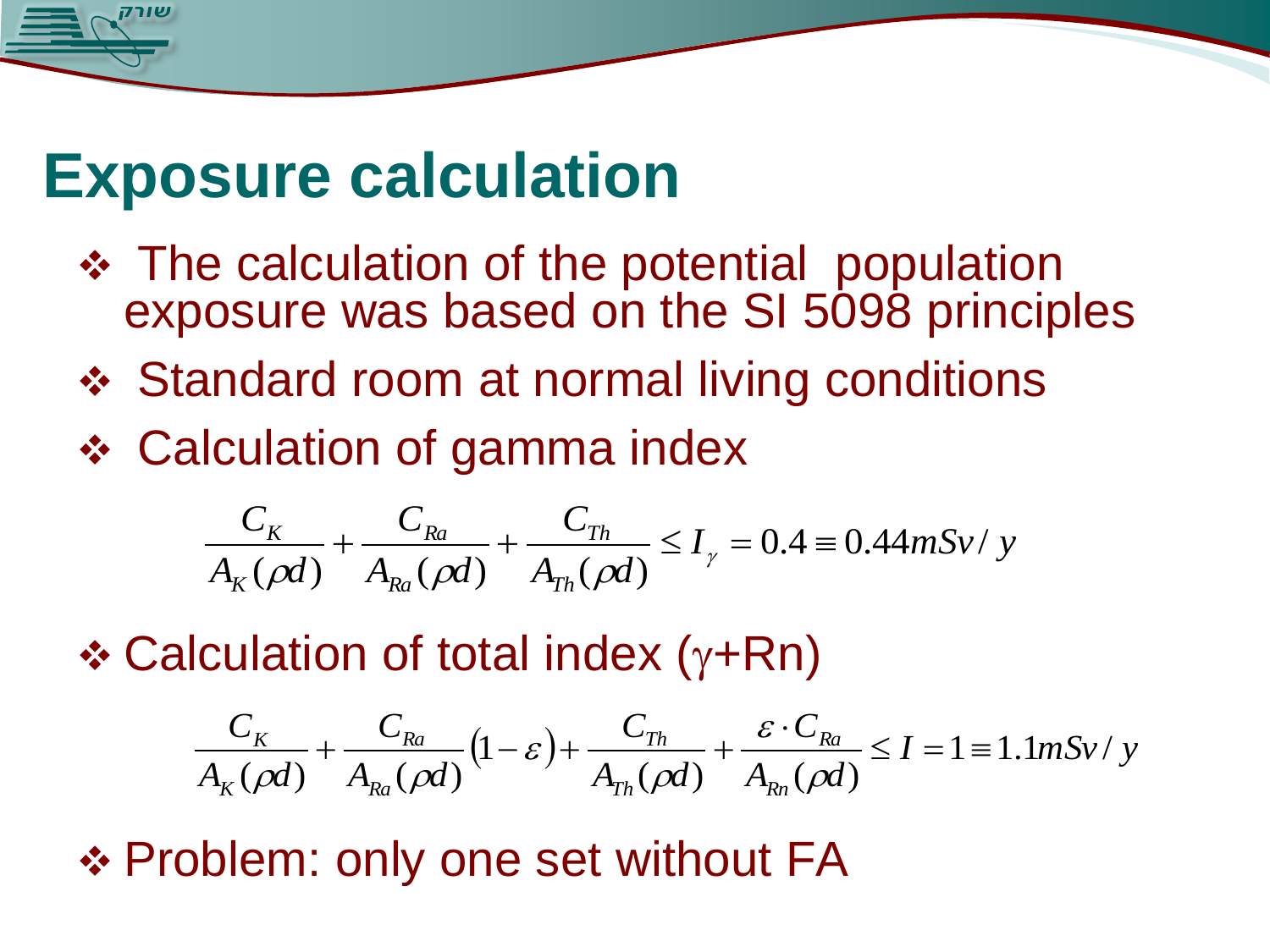

שור

| <b>Material</b> | FA [kg/m <sup>3</sup> ] | 40K<br>[Bq/kg]           | 232Th<br>[Bq/kg]       | 226Ra<br>[Bq/kg]        |
|-----------------|-------------------------|--------------------------|------------------------|-------------------------|
| Cement          |                         | 110.7                    | 22.9                   | 70.8                    |
| Sand            |                         | 74.8                     | 7.8                    | 9.2                     |
| Aggregate       |                         | 33.6                     | 1.5                    | 40.6                    |
| Concrete        | $\overline{0}$          | 43.3<br>$(56.7 \pm 8.2)$ | 5.4<br>$(5.1 \pm 1.5)$ | 37.2<br>(26.7±2.4)      |
| Concrete        | 75                      | 59.8<br>$(49-67.2)$      | 9.7<br>$(7.2 - 14.5)$  | 33.3<br>$(30.9 - 37.5)$ |
| Concrete        | 120                     | 65.8<br>$(48.4 - 85.6)$  | 11.2<br>$(7.5 - 19.5)$ | 37.7<br>$(33.6 - 42.4)$ |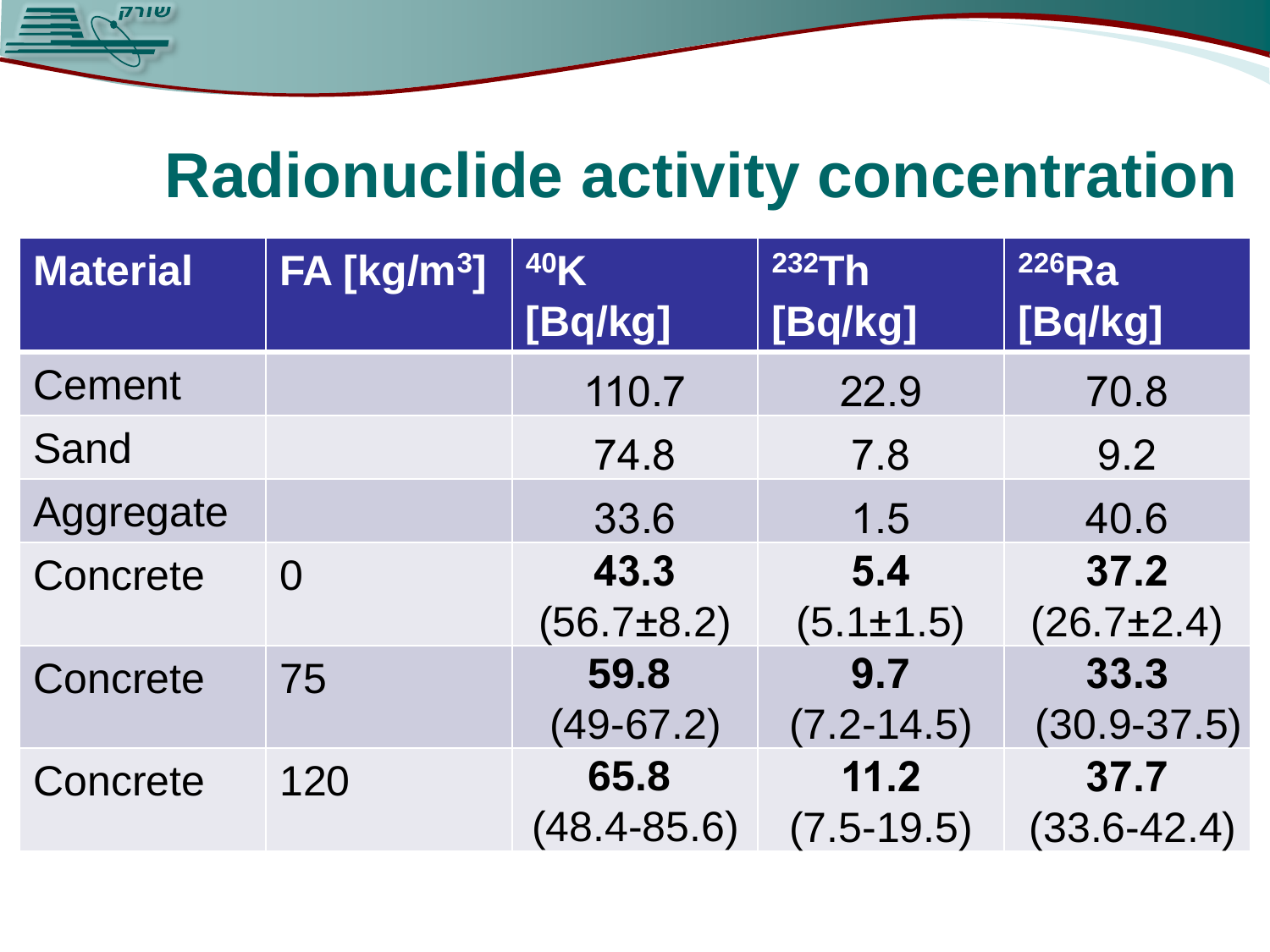

## **Radon emanation**

| <b>Material</b> | $\overline{\mathsf{FA}\left[\mathsf{kg/m^3}\right]}$ | 222Rn<br>[%]            |
|-----------------|------------------------------------------------------|-------------------------|
| Concrete        | $\bigcap$                                            | 7.8<br>$(17.3 \pm 3.3)$ |
| Concrete        | 75                                                   | 9.2<br>$(8.2 - 10.8)$   |
| Concrete        | 120                                                  | 8.4<br>$(6.6 - 11.5)$   |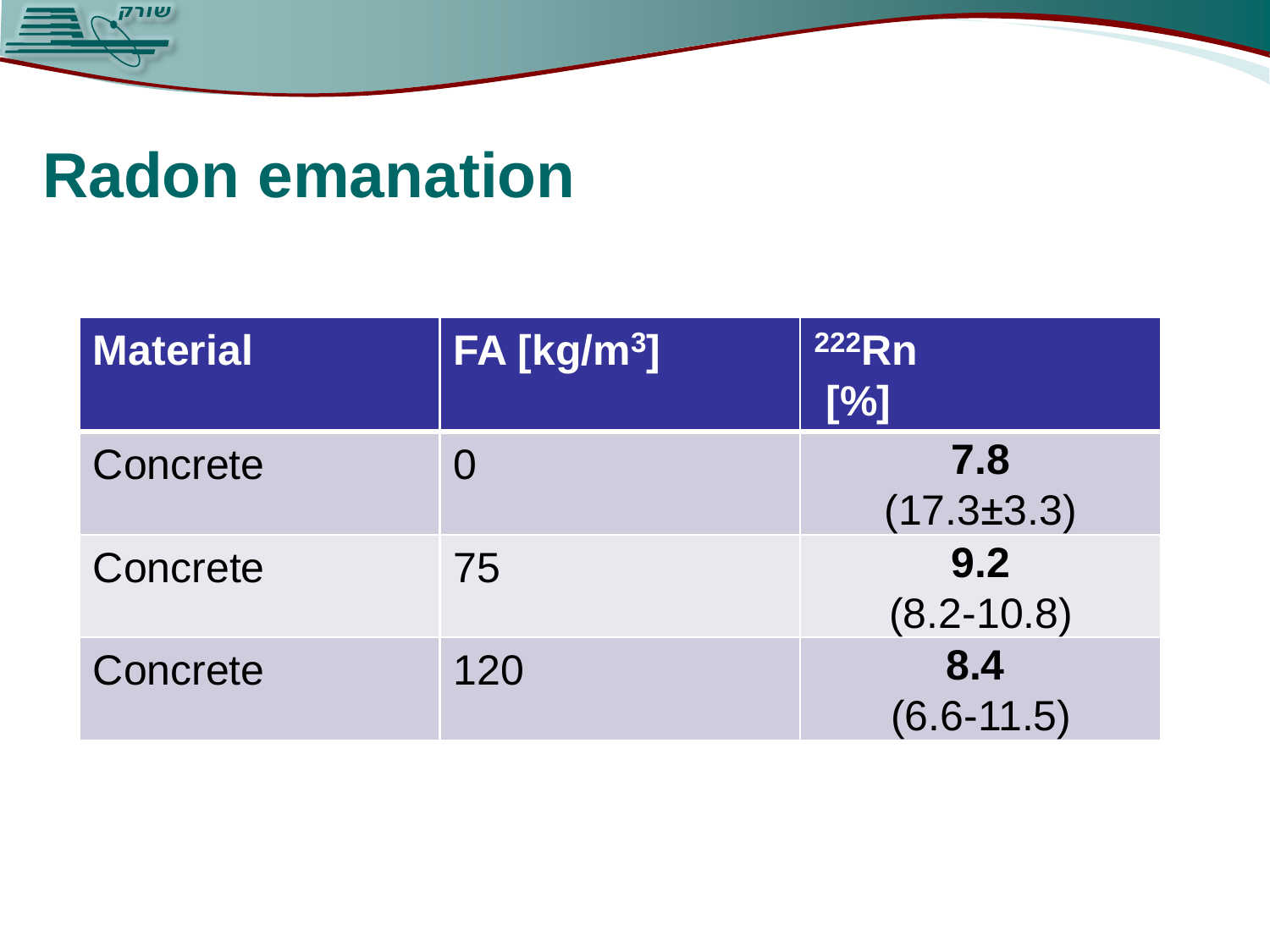## **Radon emanation coefficient**

| <b>FA type</b>  | FA [kg/m <sup>3</sup> ] | 222Rn [%] | 75/0 | 120/75 | 120/0   |
|-----------------|-------------------------|-----------|------|--------|---------|
|                 | $\overline{0}$          | 7.8       |      |        |         |
| Kpc             | 75                      | 9.8       | 26%  |        |         |
|                 | 120                     | 8.3       |      | $-15%$ | 6%      |
|                 | 75                      | 9.8       | 26%  |        |         |
| Glencore        | 120                     | 9.2       |      | $-6%$  | 18%     |
| <b>Billiton</b> | 75                      | 9.2       | 18%  |        |         |
|                 | 120                     | 8.4       |      | $-9%$  | 8%      |
| <b>Drummond</b> | 75                      | 10.8      | 38%  |        |         |
|                 | 120                     | 8.6       |      | $-20%$ | 10%     |
|                 | 75                      | 8.2       | 5%   |        |         |
| <b>MIM</b>      | 120                     | 7.0       |      | $-15%$ | $10% -$ |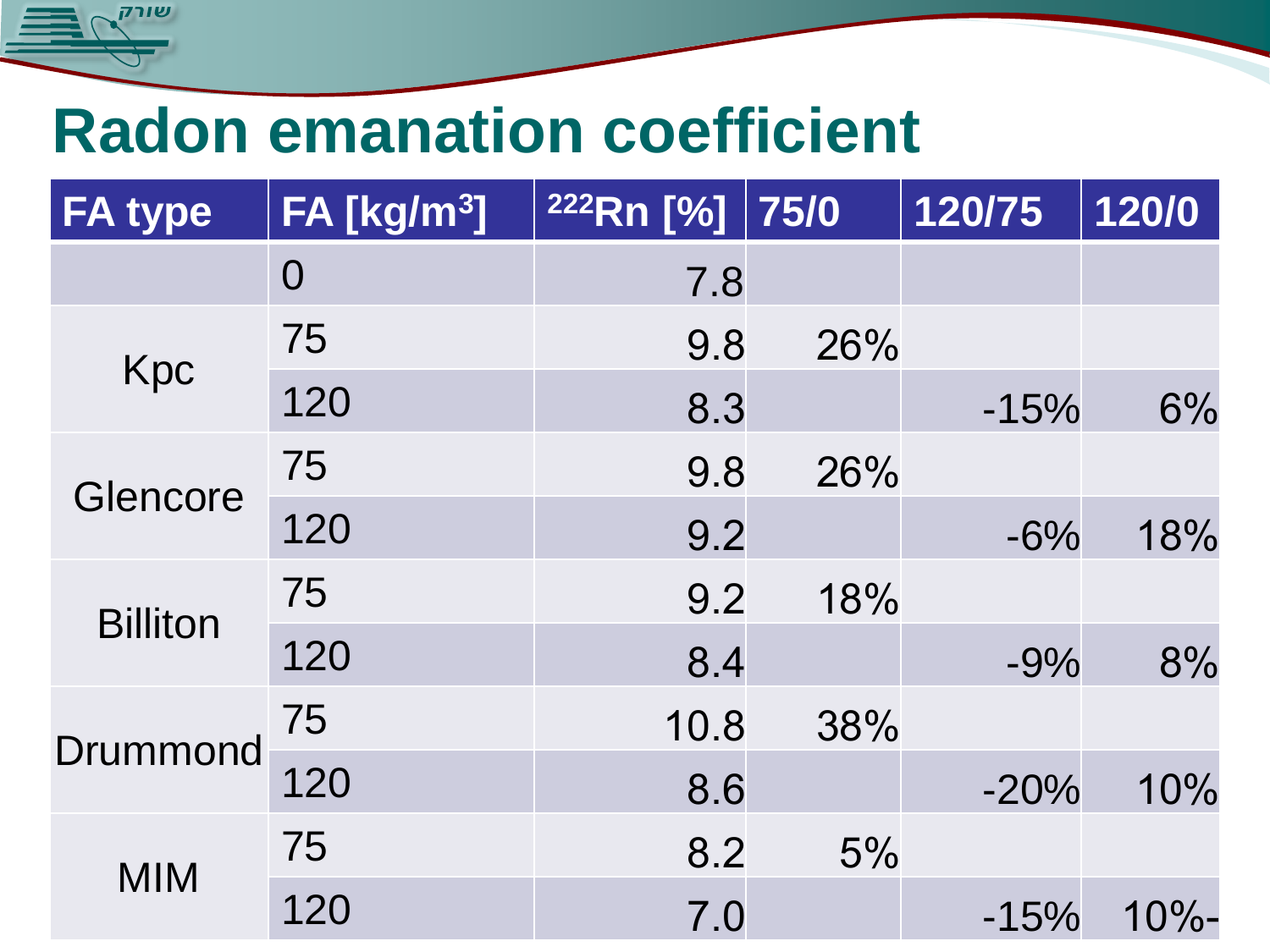## **Radon emanation coefficient**

| <b>FA type</b> | FA [kg/m <sup>3</sup> ] | 222Rn [%] | 75/0 | 120/75 | 120/0  |
|----------------|-------------------------|-----------|------|--------|--------|
|                | $\overline{0}$          | 7.8       |      |        |        |
| Glencore       | 75                      | 8.8       | 13%  |        |        |
|                | 120                     | 6.6       |      | $-25%$ | $-15%$ |
| <b>CMC</b>     | 75                      | 9.1       | 17%  |        |        |
|                | 120                     | 9.1       |      | 0%     | 17%    |
| <b>Suek</b>    | 75                      | 9.1       | 17%  |        |        |
|                | 120                     | 7.4       |      | $-19%$ | $-5%$  |
| Kpc            | 75                      | 8.5       | 9%   |        |        |
|                | 120                     | 7.7       |      | $-9%$  | $-1\%$ |
|                | 75                      | 9.1       | 17%  |        |        |
| <b>Xstrata</b> | 120                     | 11.5      |      | 26%    | 47%    |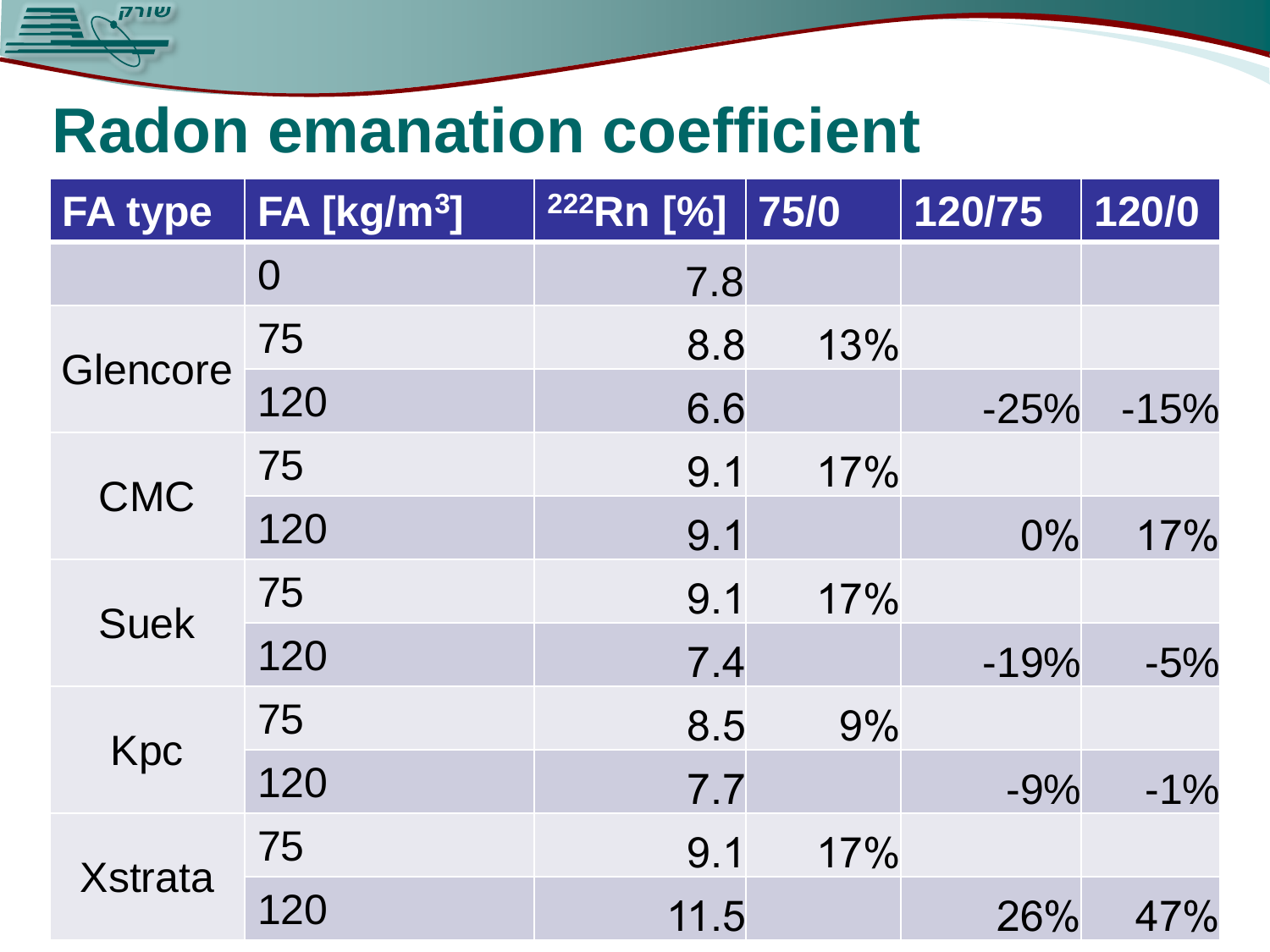## **FA influence on Rn exhalation ❖ Survey and previous data**



שורק



9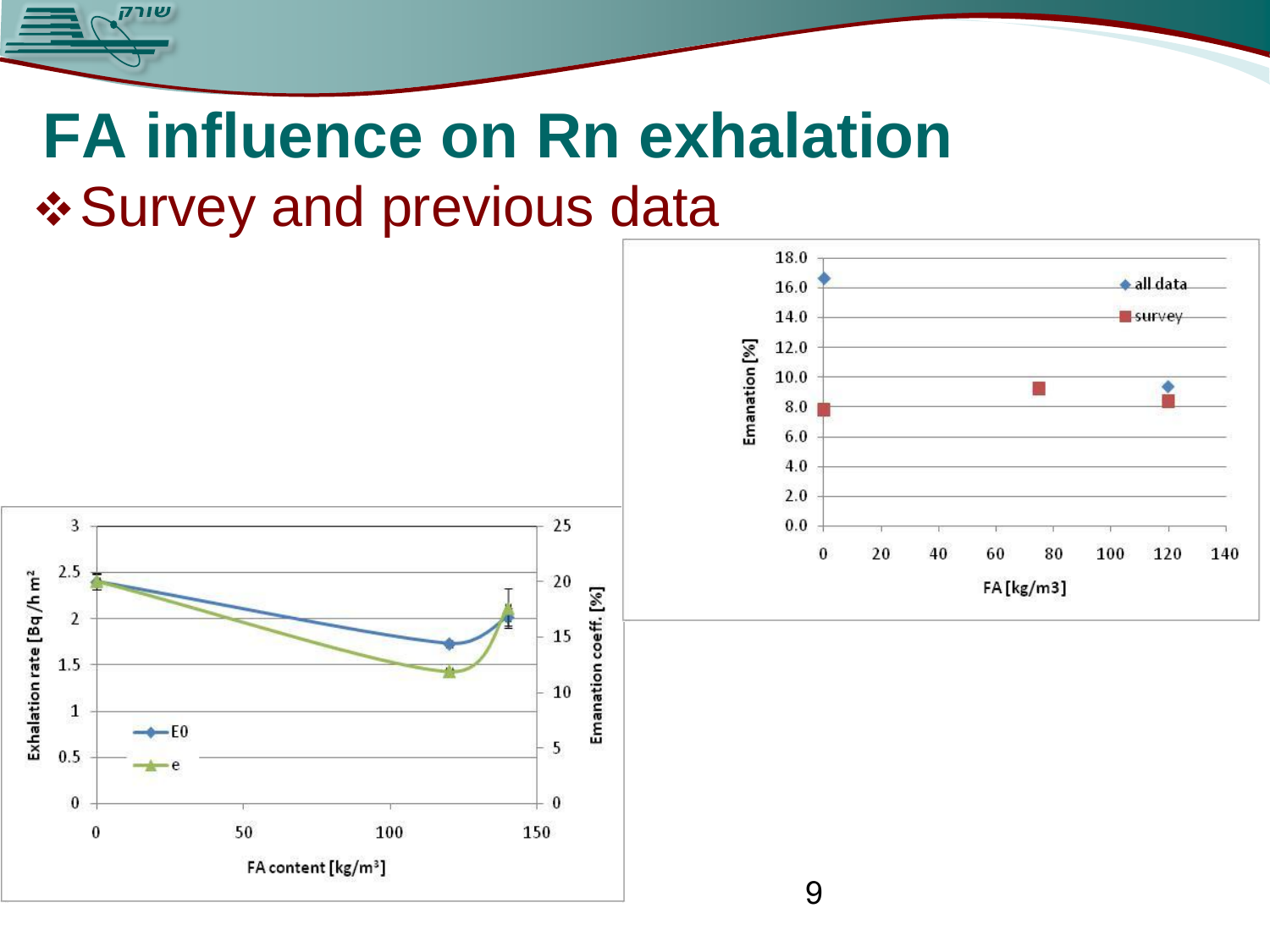## **Influence of curing period on Rn**

#### \* Laboratory samples measured in the lab



שקף 10 מתוך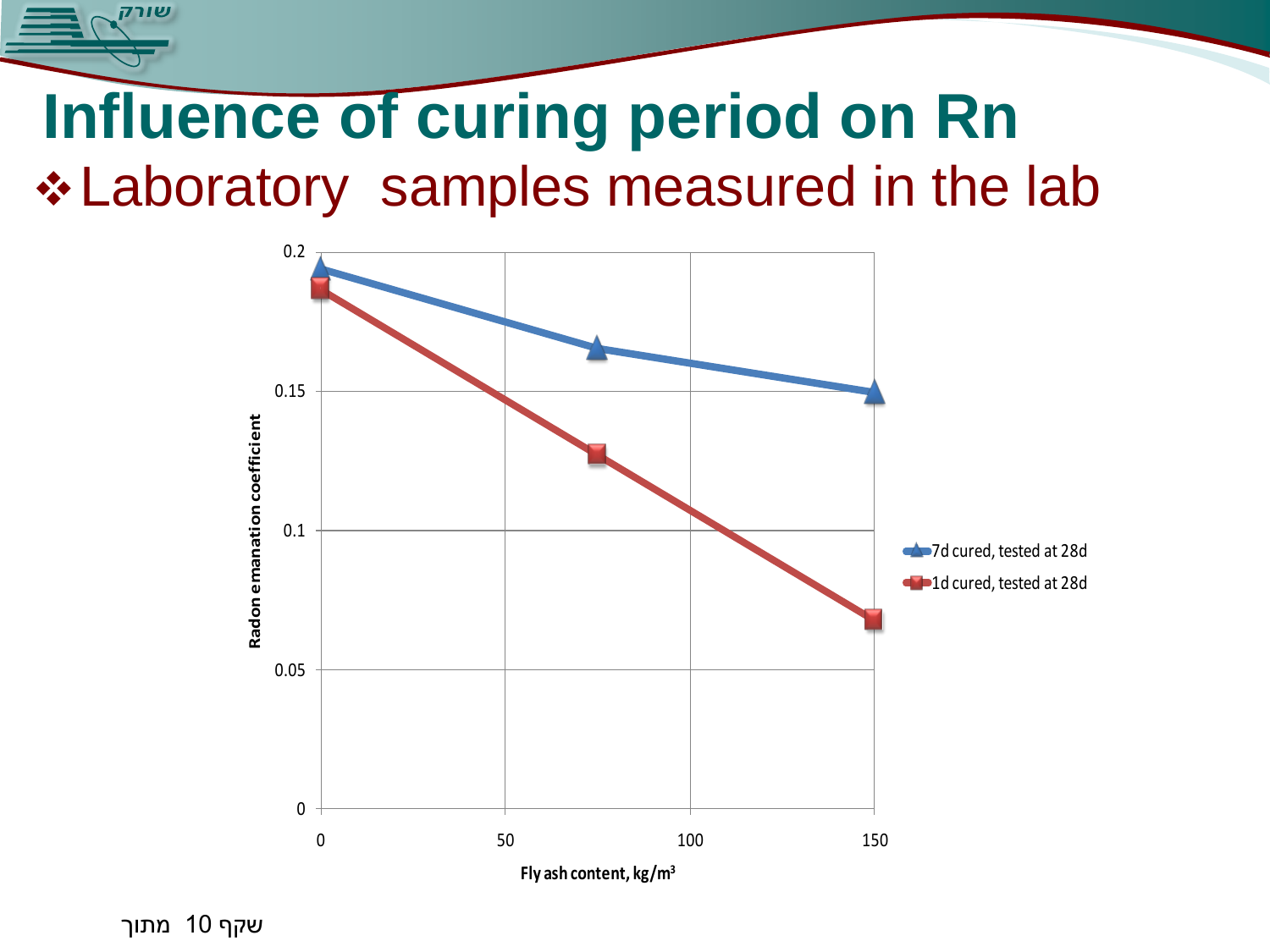## **Exposure calculation by SI 5098**

| <b>FA</b> type    | FA [kg/m <sup>3</sup> ] | $E_{\gamma}$ [mSv/y] | $\overline{\mathsf{E}_{\mathsf{tot}}}$ [mSv/y |
|-------------------|-------------------------|----------------------|-----------------------------------------------|
|                   | $\overline{0}$          | 0.13                 | 0.42                                          |
|                   | 75                      | 0.12                 | 0.43                                          |
| Kpc               | 120                     | 0.14                 | 0.46                                          |
| Glencore          | 75                      | 0.17                 | 0.54                                          |
|                   | 120                     | 0.20                 | 0.59                                          |
| <b>Billington</b> | 75                      | 0.13                 | 0.42                                          |
|                   | 120                     | 0.15                 | 0.48                                          |
| <b>Drummond</b>   | 75                      | 0.13                 | 0.48                                          |
|                   | 120                     | 0.15                 | 0.44                                          |
| <b>MIM</b>        | 75                      | 0.14                 | 0.43                                          |
|                   | 120                     | 0.17                 | 0.45                                          |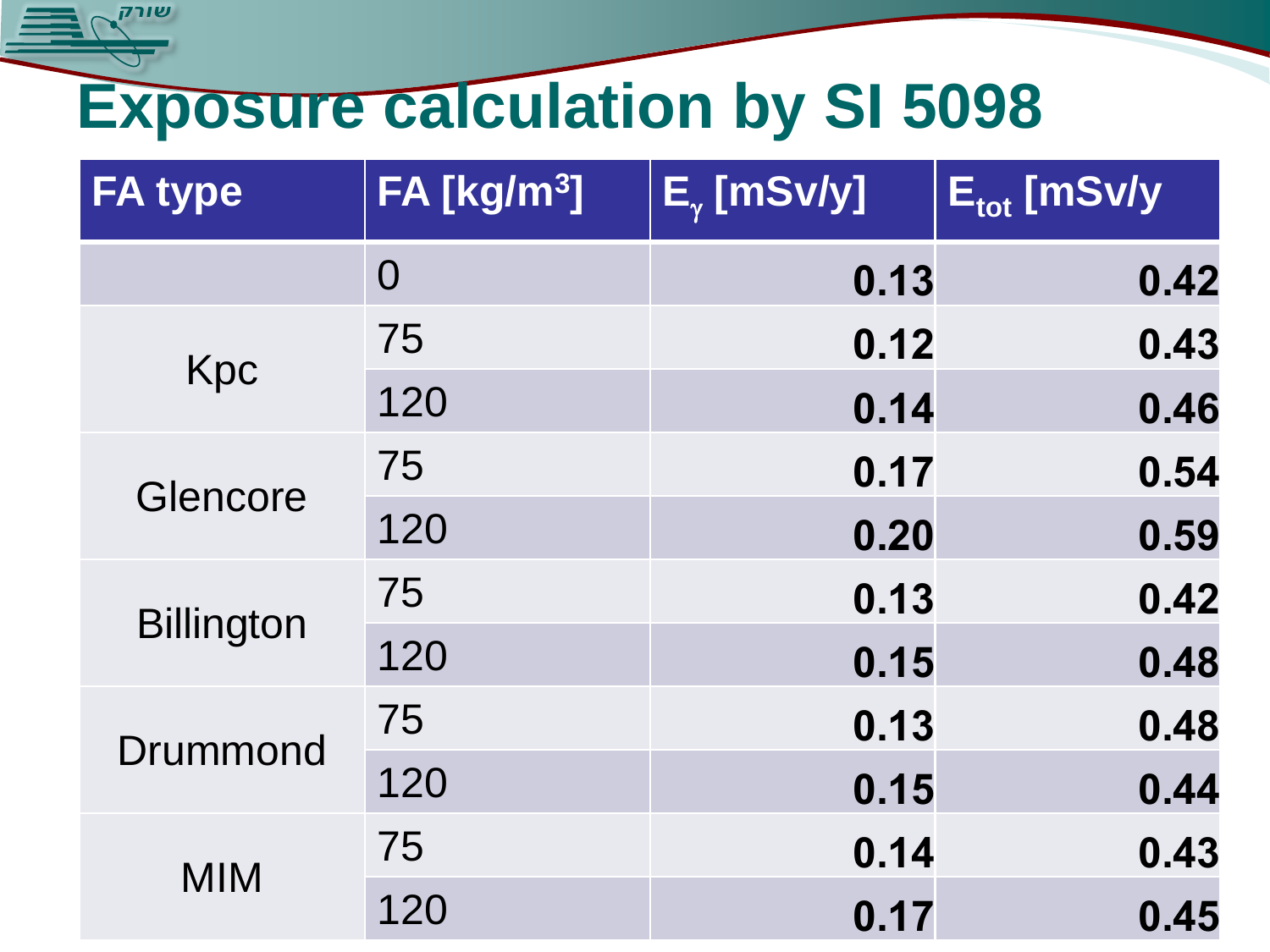## **Exposure calculation by SI 5098**

| <b>FA type</b> | FA [kg/m <sup>3</sup> ] | $\overline{\mathsf{E}_{\scriptscriptstyle \gamma}}$ [mSv/y] | $\overline{\mathsf{E}}_\mathsf{tot}\left[\mathsf{mSv/y}\right]$ |
|----------------|-------------------------|-------------------------------------------------------------|-----------------------------------------------------------------|
| All data       | $\overline{0}$          | 0.12                                                        | 0.44                                                            |
| Glencore       | 75                      | 0.13                                                        | 0.42                                                            |
|                | 120                     | 0.14                                                        | 0.37                                                            |
| <b>CMC</b>     | 75                      | 0.13                                                        | 0.42                                                            |
|                | 120                     | 0.14                                                        | 0.45                                                            |
| <b>Suek</b>    | 75                      | 0.14                                                        | 0.43                                                            |
|                | 120                     | 0.14                                                        | 0.39                                                            |
| Kpc            | 75                      | 0.17                                                        | 0.46                                                            |
|                | 120                     | 0.19                                                        | 0.51                                                            |
| <b>Xstrata</b> | 75                      | 0.13                                                        | 0.45                                                            |
|                | 120                     | 0.15                                                        | 0.55                                                            |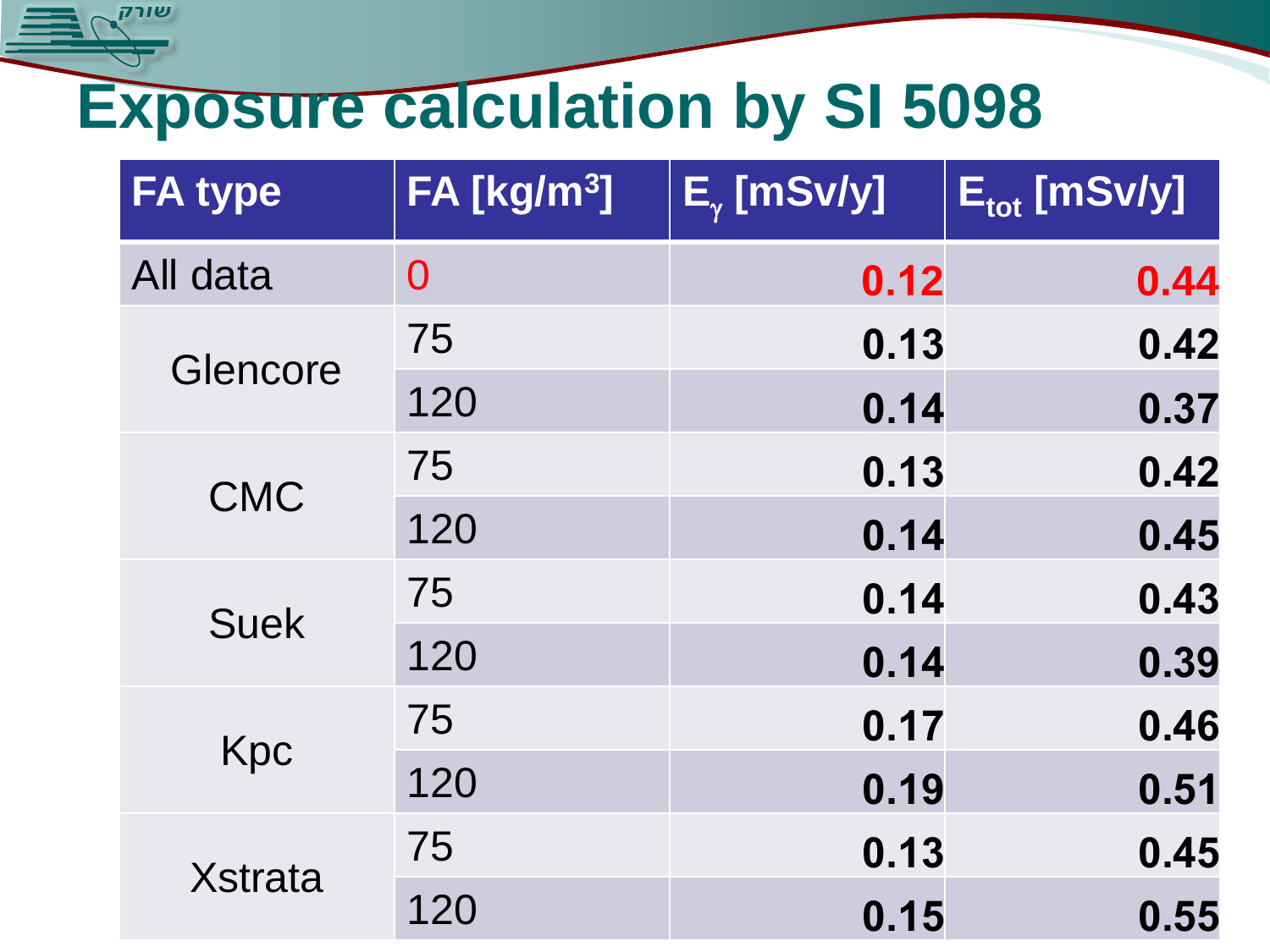

## **Wall average exhalation rate**

| <b>FA content</b><br>[Kg/m <sup>3</sup> ] | $\mathsf{E}_{\mathsf{Owall},\mathsf{av}}$<br>$[Bq/m^2h]$ | <b>Standard</b><br><b>Deviation</b> | Range<br>$[Bq/m^2h]$ |
|-------------------------------------------|----------------------------------------------------------|-------------------------------------|----------------------|
| $\Omega$                                  | 7.16                                                     | 27.4%                               | $3.6 - 9.4$          |
| 120                                       | 8.30                                                     | 10.6%                               | $6.3 - 10.3$         |
| 140                                       | 7.54                                                     | 23.6%                               | 4.9-11.7             |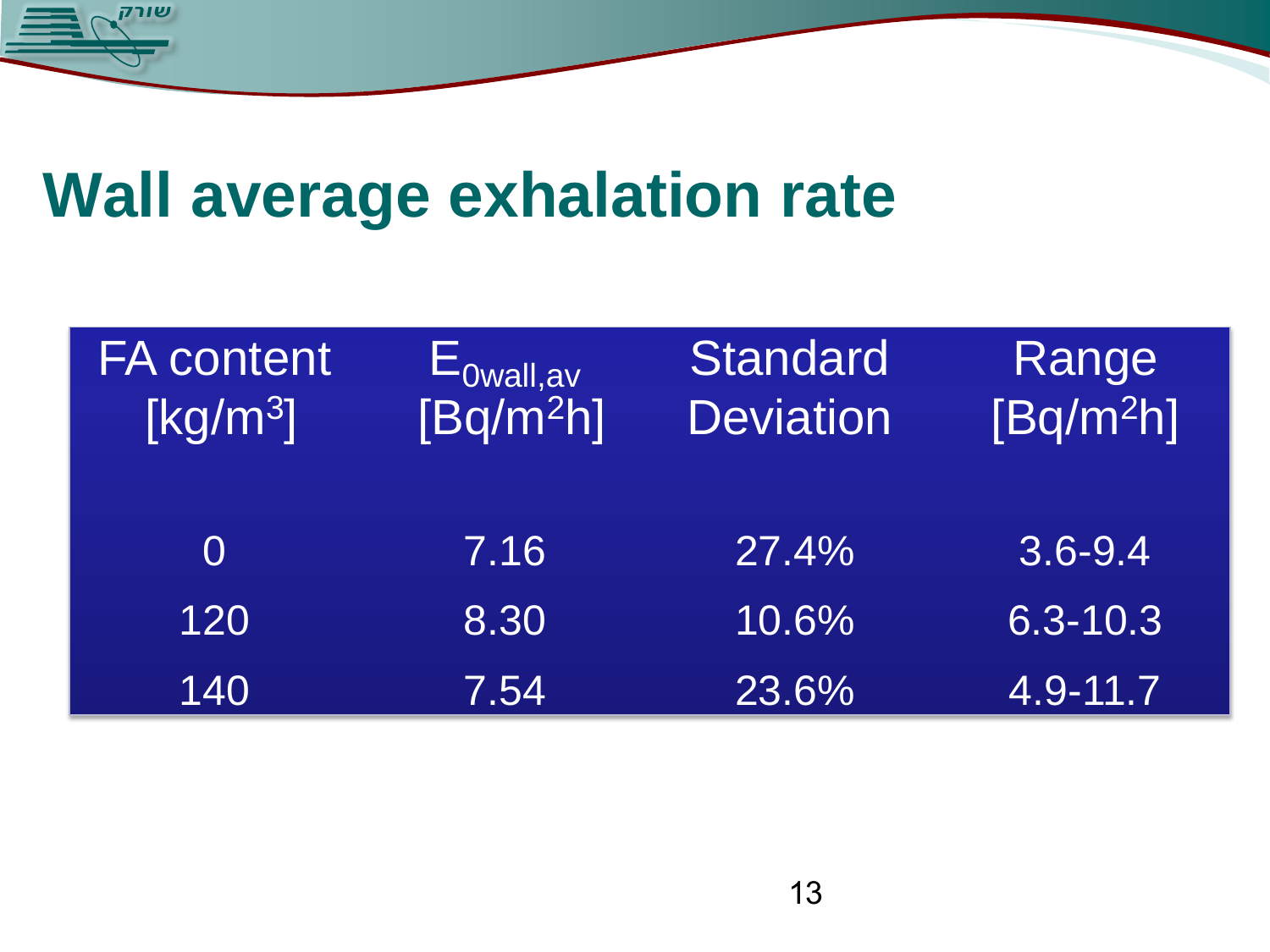

## **Comparison SNRC - NRG**

| <b>Material</b>   | <b>FA</b><br>[ $kg/m3$ ] | <sup>226</sup> Ra<br>[%] | 222Rn<br>[%] | $\lceil \text{msv/y} \rceil$ | $E_{\rm tot}$<br>[mSv/y] |
|-------------------|--------------------------|--------------------------|--------------|------------------------------|--------------------------|
|                   |                          | $-7%$                    | 11%          | 52%                          | 87%                      |
| Kpc               | 120                      | $-7%$                    | $-1\%$       | 61%                          | 71%                      |
| <b>Billington</b> | 120                      | $-8%$                    | 11%          | 56%                          | 78%                      |
| mim               | 120                      | $-4%$                    | $0\%$        | 58%                          | 77%                      |
| Glencore          | 120                      | 17%                      | 4%           | 75%                          | 114%                     |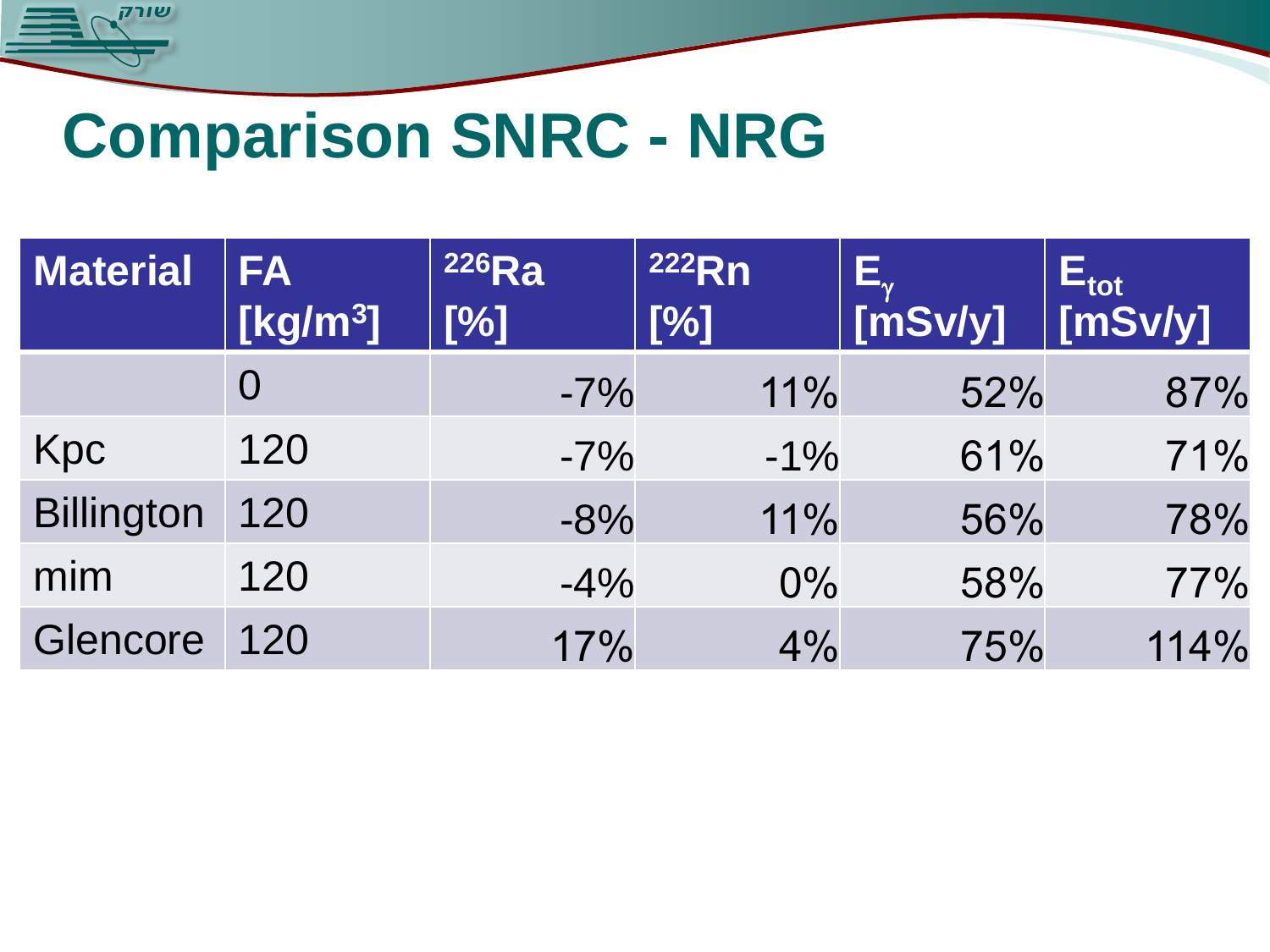## **Other exposure calculations**

- Under conservative living conditions (ACR~0.1 hr-1 ) the annual average Rn concentration (no FA in the concrete) was 60 Bq/m<sup>3</sup>.
- ❖ Under normal living conditions (ACR~ 0.25 hr<sup>-1</sup>) the annual average Rn was 35 Bq/m<sup>3</sup>
- **❖ The average Rn under living conditions in RPR** survey is 43 Bq/m $^3$ .

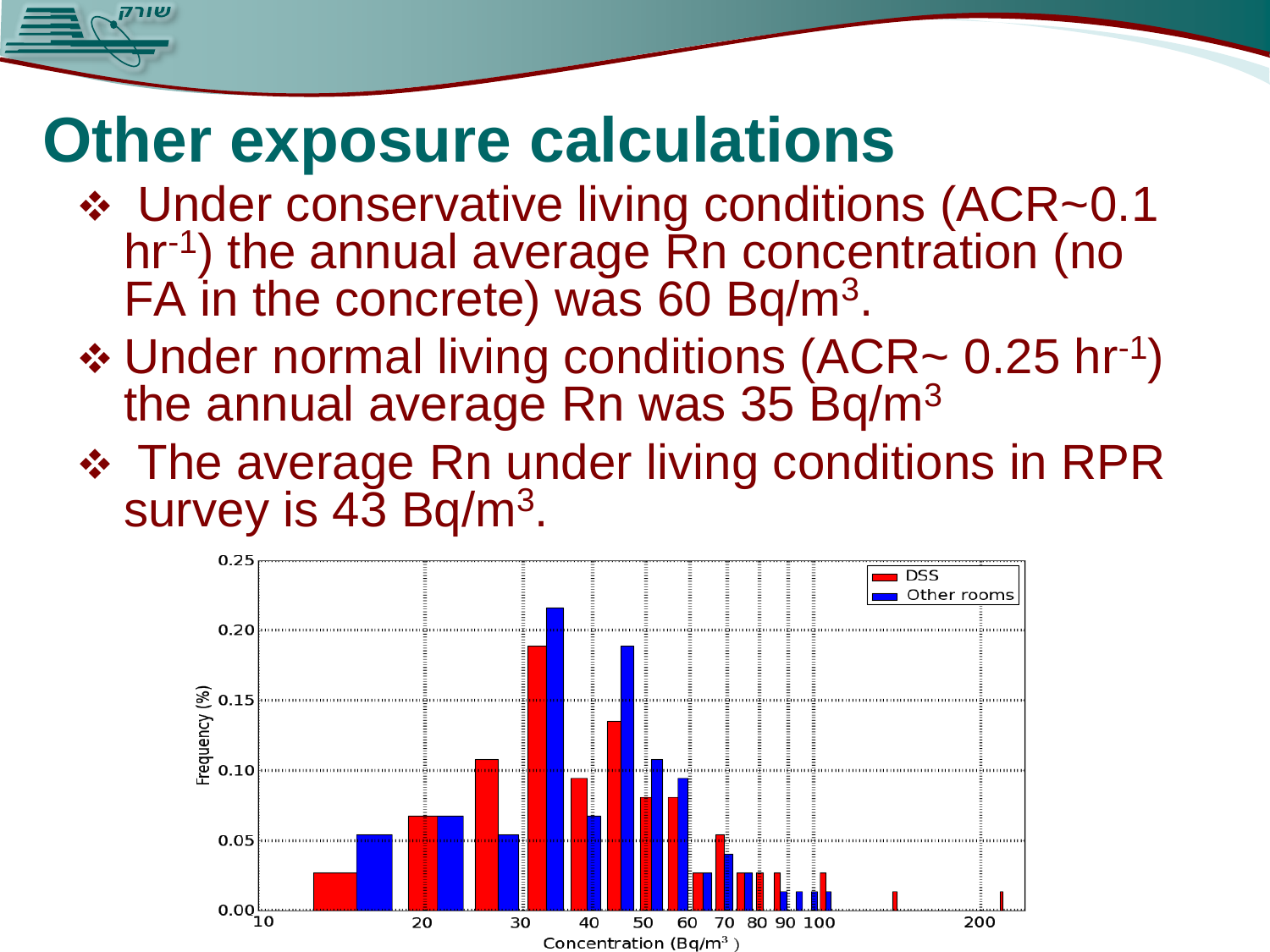

# Thank you Questions?

שקף 16 מתוך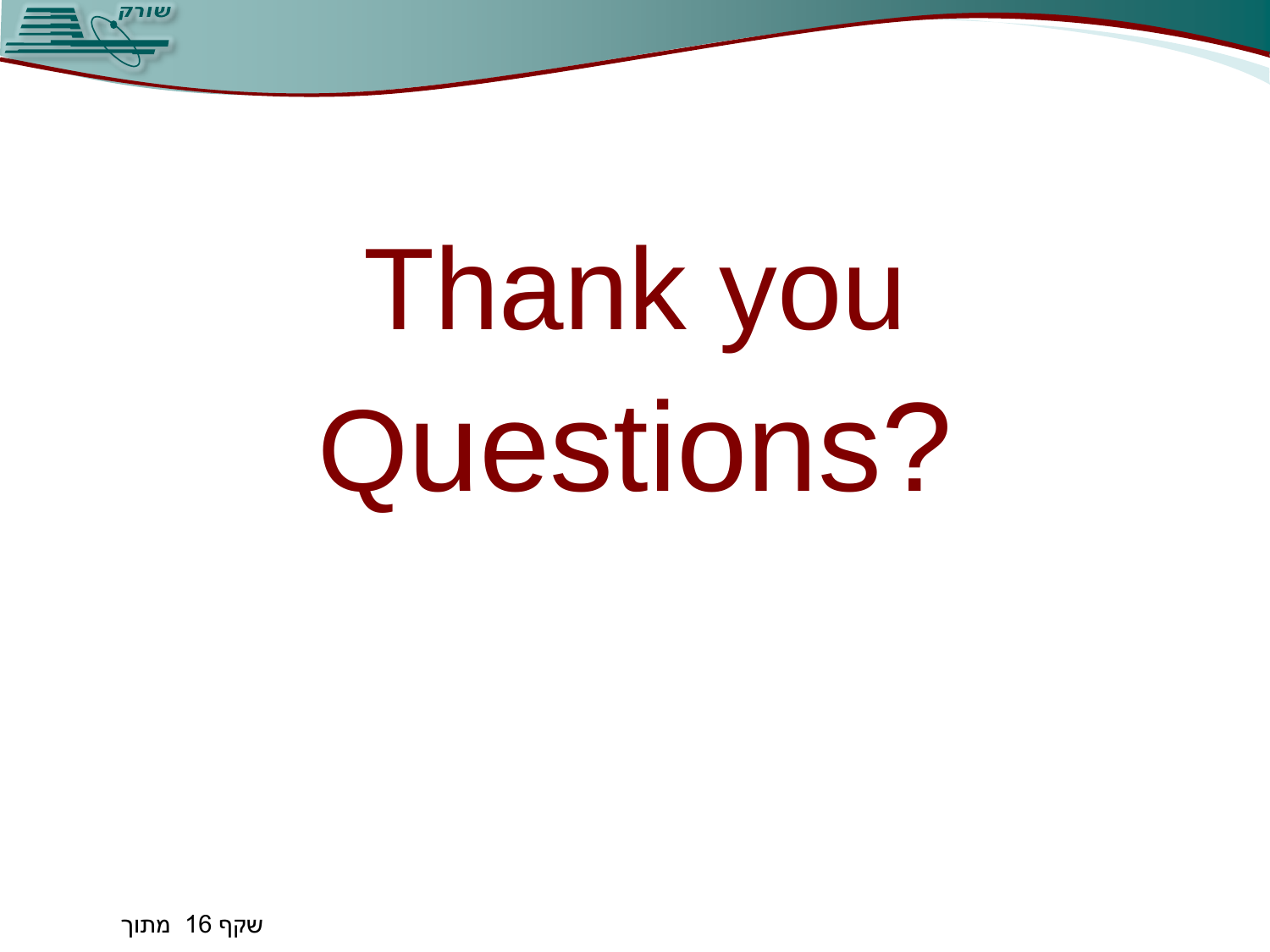# **FA activity concentration**

| Year |            | 226Ra |              | 232Th      |      | 40K   |            |       |              |
|------|------------|-------|--------------|------------|------|-------|------------|-------|--------------|
|      | <b>Ave</b> |       | <b>Range</b> | <b>Ave</b> |      | Range | <b>Ave</b> |       | <b>Range</b> |
| 2004 | 174        | 84.7  | 223.8        | 170        | 63.5 | 230.1 | 224        | 153.8 | 558.1        |
| 2005 | 164        | 97.4  | 233.5        | 141        | 55.8 | 218.3 | 253        | 144.1 | 404.3        |
| 2006 | 181        | 97.3  | 251.2        | 157        | 59.5 | 238.9 | 305        | 153.8 | 628.1        |
| 2007 | 173        | 104   | 206          | 152        | 77.4 | 188.9 | 251        | 105.3 | 535.6        |
| 2008 | 158        | 76.3  | 221.3        | 152        | 61   | 233.3 | 260        | 141.7 | 542.4        |
| 2009 | 135        | 55.1  | 220          | 115        | 49.4 | 198.1 | 299        | 132.5 | 463.2        |
| 2010 | 133        | 58.2  | 202.6        | 115        | 46.9 | 199.4 | 315        | 138.7 | 516.2        |
| 2011 | 141        | 57.6  | 215.6        | 114        | 46.4 | 207.3 | 321        | 116.7 | 513.3        |
| 2012 | 148        | 75.7  | 232.2        | 124        | 47   | 217.1 | 299        | 122.6 | 457.1        |

<span id="page-16-0"></span>